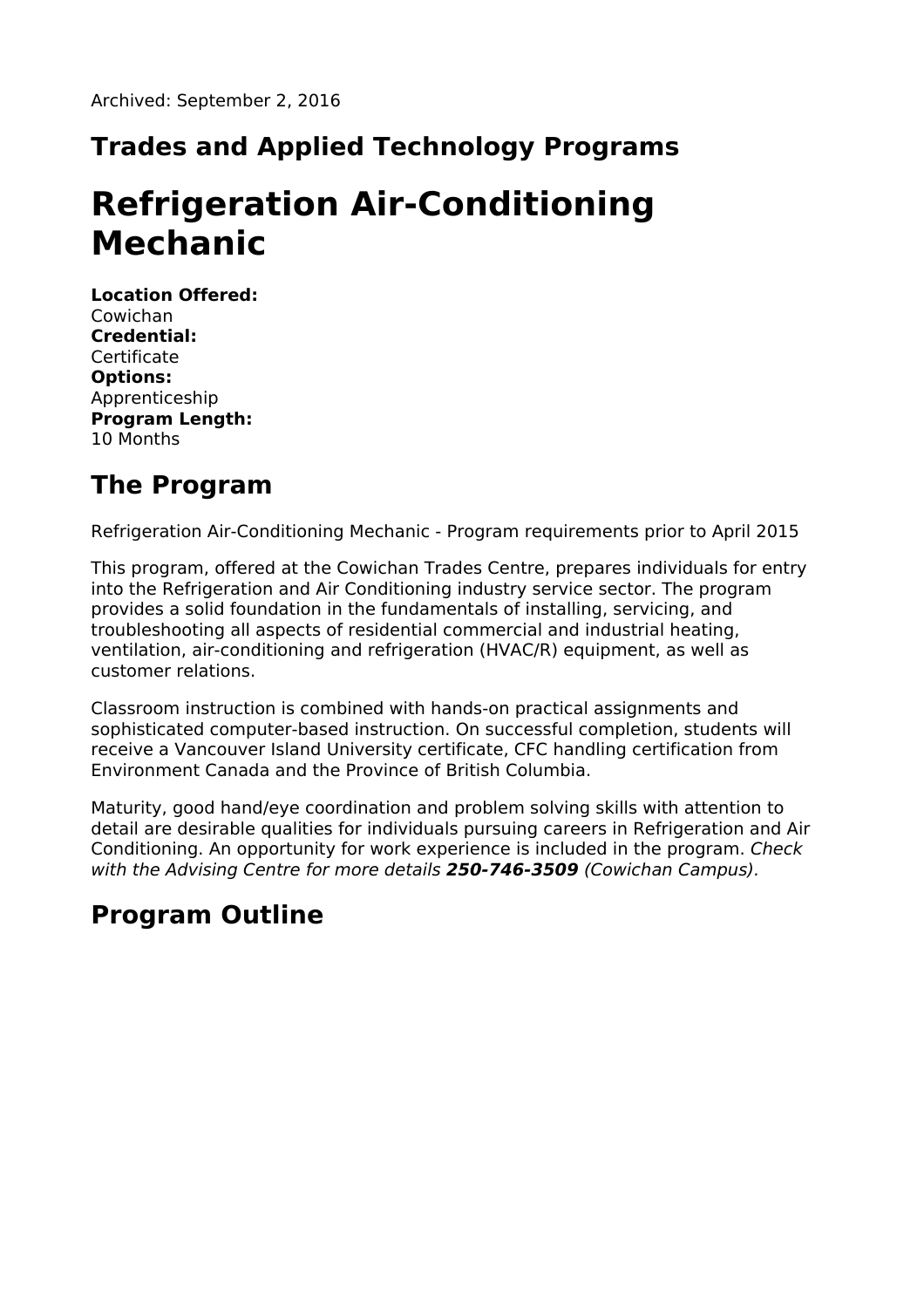| <b>Refrigeration Air-Conditioning Mechanic</b>     | <b>Credits</b>          |
|----------------------------------------------------|-------------------------|
| HVAC 130T - (Essential Workplace Skills)           |                         |
| HVAC 131T - (Tools and Equipment)                  | 3                       |
| HVAC 132T - (Refrigeration Fundamentals Level 1)   |                         |
| HVAC 133T - (Electrical Fundamentals Level 1 & 2)  | 3                       |
| HVAC 134T - (Heating Fundamentals Level 1)         | 2                       |
| HVAC 135T - (Commercial Refrigeration Level 1 & 2) | 3                       |
| HVAC 136T - (Comfort Cooling Level 1 & 2)          | 3                       |
| HVAC 137T - (Work Experience)                      | 1.5                     |
| HVAC 138T - (Heat Pumps Level 2)                   | 3                       |
| HVAC 139T - (Emerging Technologies Capstone)       | 1.5                     |
| HVAC 140T - (Systems Analysis)                     |                         |
| HVAC 141T - (Advanced Controls Level 2)            | 2                       |
|                                                    | <b>Total Credits</b> 30 |

All program courses must be successfully completed before certificates will be issued.

## **Admission Requirements**

- Grade 12, or equivalent, or mature student status.
- Physically fit and good hand-eye coordination.
- Successful completion of assessment testing.
- Personal profile.
- A criminal record check is required.
- See also Trades general admission requirements.

## **Career Opportunities**

Graduates may find employment and apprenticeship opportunities with airconditioning companies, heating contractors. They may also seek employment in building systems maintenance, wholesale and retail sales, controls and instrumentation, equipment manufacturers, and installation and service of equipment.

## **Work Placement Opportunities**

#### **Apprenticeship Information**

Graduates of this program may receive credit towards the technical portion of the first and second year of the Refrigeration Mechanic Apprenticeship program. In order to complete the apprenticeship and become a journeyperson, in addition to on-the-job training, graduates would return to school for 8 weeks in Levels 3 and 4. Level 2 is now offered in Duncan at VIU's Cowichan campus.

The Refrigeration Mechanic Apprenticeship program consists of 5 years of on-the-job experience combined with 4 levels of in-school technical training in order to be eligible to write the Interprovincial (Red Seal) Examination for journeyperson certification.

For more information on apprenticeship training, please visit the website at www.itabc.ca, contact the Industry Training Centre at 1-866-660-6011, or call Tanya Reiber at Vancouver Island University toll–free at 1–888–920–2221 local 6112.

### **Start Date and Application Deadline**